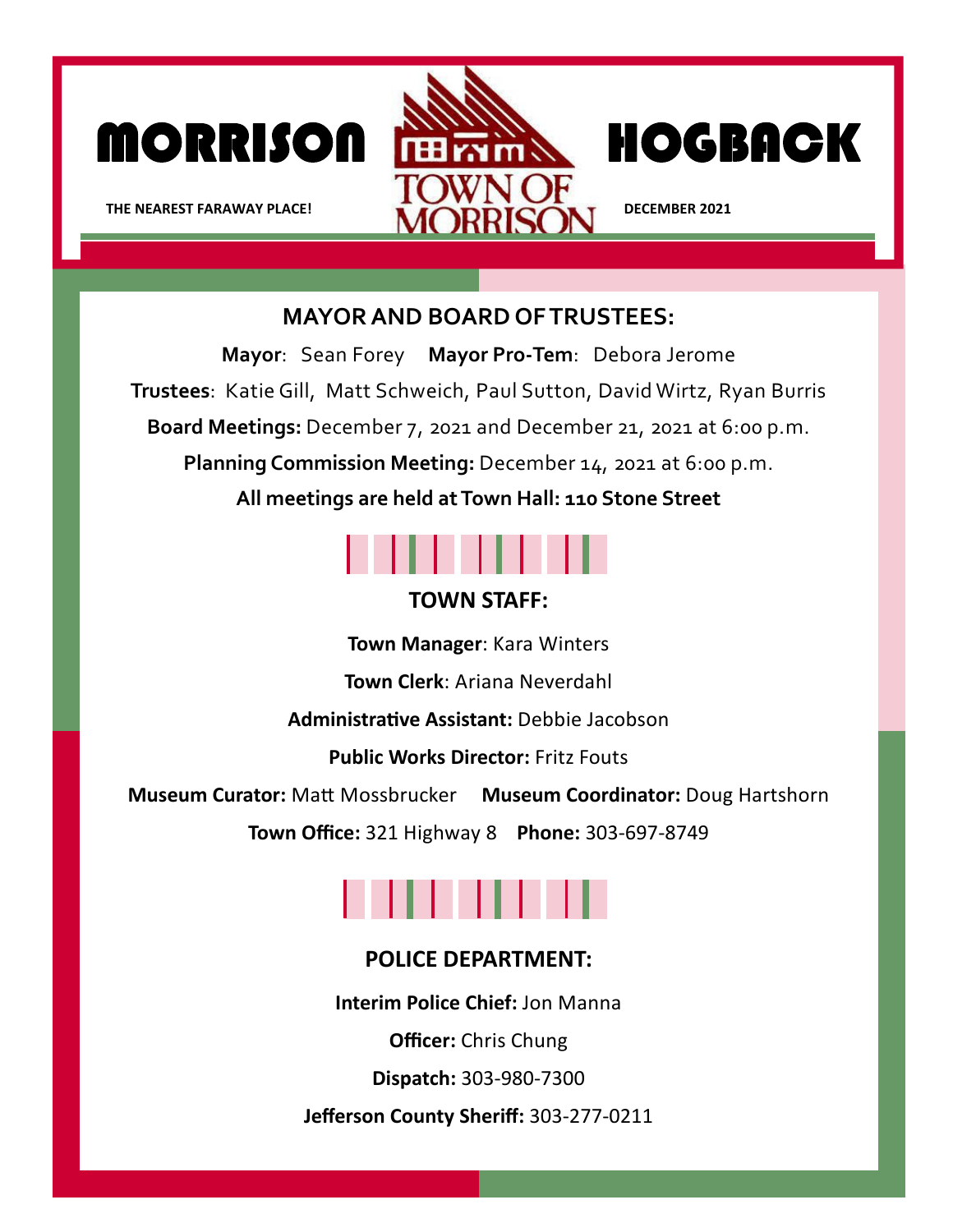## NEWS FROM THE TOWN BOARD

### **Rebuilding the Morrison Police Department**

The Town Board meeting on Tuesday, November 16<sup>th</sup>, involved receiving and reflecting upon public input for co-envisioning the nature and quality of law enforcement in our Town moving forward. Many questions were discussed including the following: 1) To what extent do we want to contract our law enforcement activity out to the Jefferson County Sherriff's Office (JCSO)? 2) If we choose to retain local control and have a Morrison Police Depart‐ ment, what are the primary functions and staffing levels for such a Police Department? 3) What direction should the Board of Trustees give to the Town Manager, Kara Winters, with respect to recruiting a new Police Chief? 4) How should the Police Department be funded? Comments from the public were diverse; however, there was con‐ sensus that current policing by the JCSO was excellent and that we should continue contracting with JCSO for the immediate future. Some members of the public expressed an opinion that a small town such as ours lacks the economy of scale necessary to fund an independent Police Department. Others expressed a desire to rebuild a local Po‐ lice Department for a variety of reasons including: 1) Our location is unusual in that there are so many heavily used highways passing through and near our town, and there are two venues (Red Rocks Amphitheater and Bandimere Speedway) that result in significant flows of people and vehicles; 2) A local Morrison Police Department can more effectively engage in community policing because they will have developed personal relationships and local knowledge that is not possible to obtain from JCSO; 3) Local control allows us to make staffing changes to our Police Department if we feel the Department is not enforcing public safety laws (e.g. Noise Ordinances, Speeding in Town, etc.) or complying with the public health guidelines of the state and county.

Regarding the above questions, the Board has given Kara Winters the following directions: 1) We would like to continue contracting out our law enforcement with JCSO for an indefinite period of time with the intention of building a smaller Morrison Police Department; 2) The ultimate staffing level we envision for the Morrison Police Department will consist of a chief, a commander, four police officers, and a secretary (this is the minimum staffing level needed to provide a backup to our officers during our anticipated deployments); 3) The primary functions of our Police Department will be law enforcement aimed at preserving public safety executed through the principles of community policing; 4) Kara Winters will work with a committee consisting of two members of the Board of Trustees to hire a new Police Chief; 5) The new Police Chief will be charged with building a Police Department consistent with the principles described here; 6) Funding for this Police Department will come from a variety of sources likely including parking revenue, court fines, and the Town's general fund; 7) As the Police Department grows, it will take over shifts from the JCSO until we reach the point where the Morrison Police Department will cover the 7 a.m. to 11 p.m. time periods with JCSO providing the graveyard shift policing. Historically, the graveyard shift time period represents less than 5% of our incident calls.

The Board believes this plan best represents the will of the electorate going forward. This will be a smaller Police Department focused on the unique needs of our Town. We have recently provided a significant increase in the salary of our police officers which we hope will allow us to recruit police officers who will become important members of our community. Research by members of the Board of Trustees has suggested that retaining our police officers is not primarily about their pay (although pay does have to be sufficient) but about having our police force feel that they are part of our community and contributing to serving the broader public good. Going forward, we plan to have some regularly scheduled social events (e.g. a 'Policeperson's Ball  $\odot$ ', police picnic, etc.) which we hope all members of the community will participate in to build stronger relationships between our residents and our police force. The members of the Board of Trustees are grateful for the public input from our residents and businesses regarding how to move forward. We encourage everyone to embrace this plan and welcome a new police force into our community in the coming year.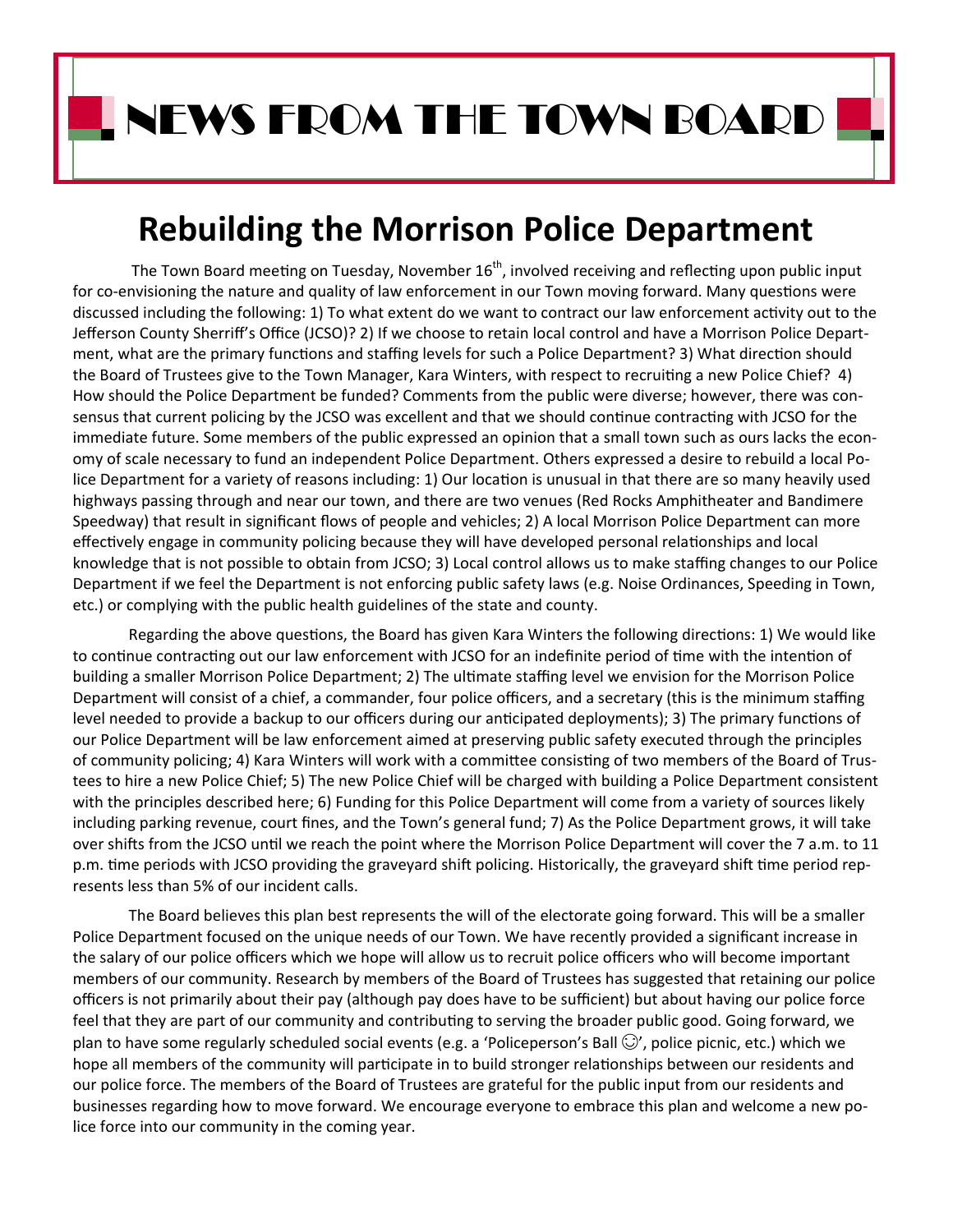# AROUND THE TOWN



### CAROLING BY CANDLELIGHT DECEMBER 3, 2021; 6 P.M.

For about 25 years, give or take, we've had a very "small town" event to bring in the Christmas spirit. Some years we started at the church and used the batteryoperated candles and the lyrics to the carols; some years we started at the Nurs‐ ing Home and used the song sheets they provided. Recently we have added end‐ ing at the Town Hall with hot spiced cider, officially called "Wassail" in Merry Olde England. In fact, caroling and wassailing were names for the same activity. "Here We Come a Wassailing Among the Leaves So Green" is an old English car‐ ol.

This year we can do Caroling and Wassailing on Dec. 3rd starting at the Nursing

Home at 6 p.m. We'll not go inside, but carol outside and go through the streets to downtown at the Vet Memorial and the Christmas Tree Plaza. Wassail will be served from the Majestic cookstove in the backyard at 207 Bear Creek Lane—from cider made on‐site by Apple Annie.

**Jamie Chambers** 

## STAFF MEMBERS LEAVING THE TOWN OFFICE

Two long-time staff members have resigned from their Town positions to pursue other endeavors. They have been valuable employees and will be greatly missed by the Town.

**Char Bryant** began working for the Town on Dec. 23, 2013. Her most recent title was Court Clerk/Assistant Town Clerk. Char kept Morrison running smoothly by handling building permits, dealing with the financial aspects of the Town Office, and taking charge of all Court responsibilities. She was instrumental in handling the ZOOM Court sessions during the COVID crisis. Many other jurisdic‐ tions contacted Char for her expertise in setting up their own ZOOM Court sessions. Char was always willing to go above and beyond to help people understand and deal with their traffic citations. We wish her the best of luck in her new position.





#### **The following memories are from Jennifer Sponnick, AdministraƟve Assistant for the Morrison Police Department.**

"I started working for Morrison on January 2, 2013. When I began, I was Chief's Secretary working full time supporting Chief and doing small tasks for the officers. As the years went on and officers came and went, I picked up the title of Fleet Maintenance, Evidence Tech and Records Tech. I coordinated a number of events that I was very passionate about, including annual awards ceremonies, fundraisers and events assisting Bandimere, Red Rocks, and the elementary school. Over the course of nearly 9 years, I interacted with 101 officers. Good or bad, each one of them shaped me into who I am today. I finished my time with Morrison on November 8, 2021. I loved my work and was sad to see it end, but wish the Town the best."

Morrison wishes Jennifer good luck in her future endeavors.